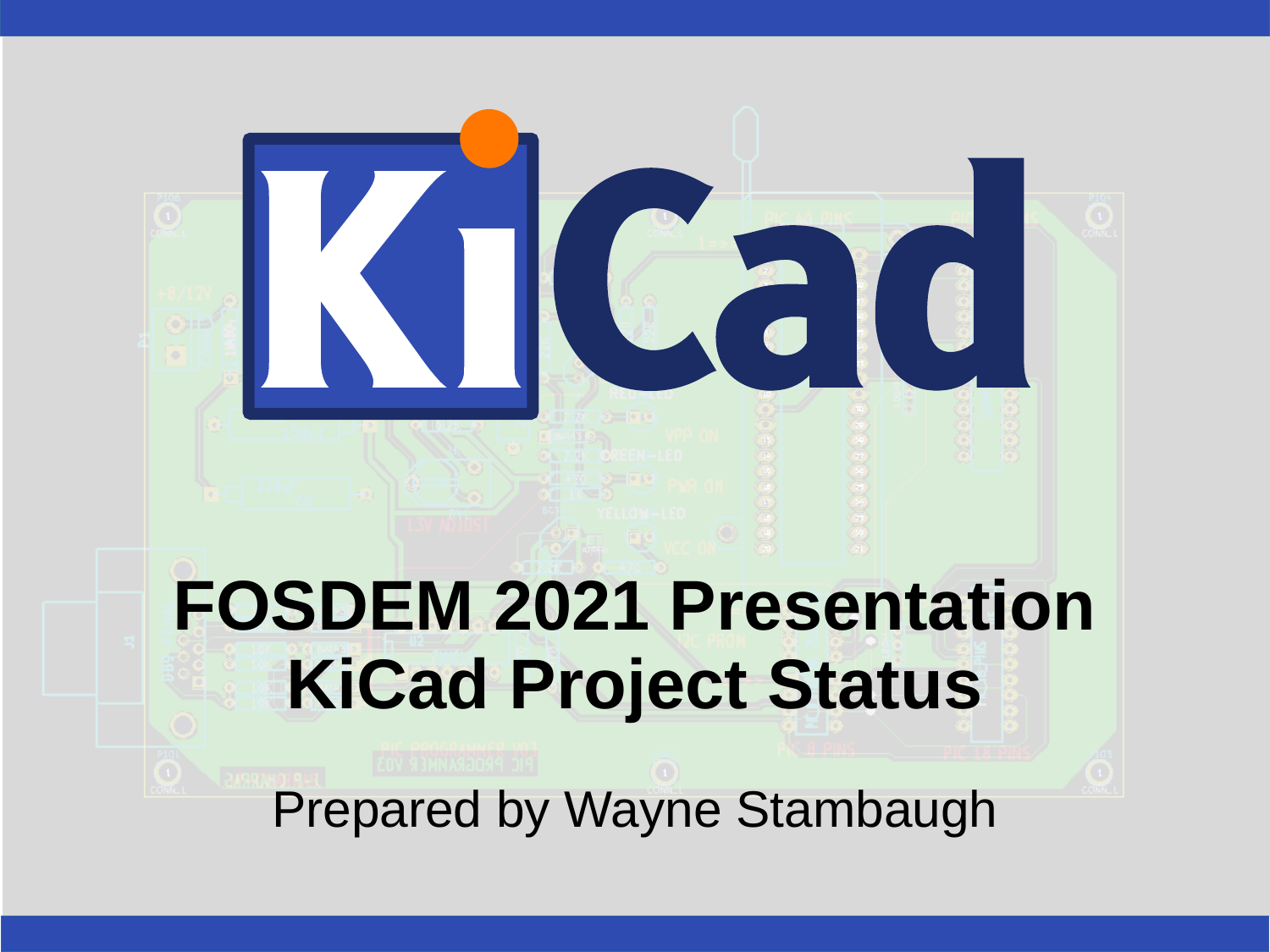# **Project News**

- KiCad drives the [Open Ventilator Project](https://openventilator.gitlab.io/).
- Version 6 feature freeze on October 1<sup>st</sup> 2020.
- Version 6 stable release planned for end of Q1 2021.
- Stable version 5.1.9 released on December 28th 2020.
- Funding campaign from December 15th 2020 to January 15th resulted in donations of more than \$14K.
- The [KiCad Services Corporation](https://www.kipro-pcb.com/) matched an additional \$10K.
- All project repositories moved to GitLab.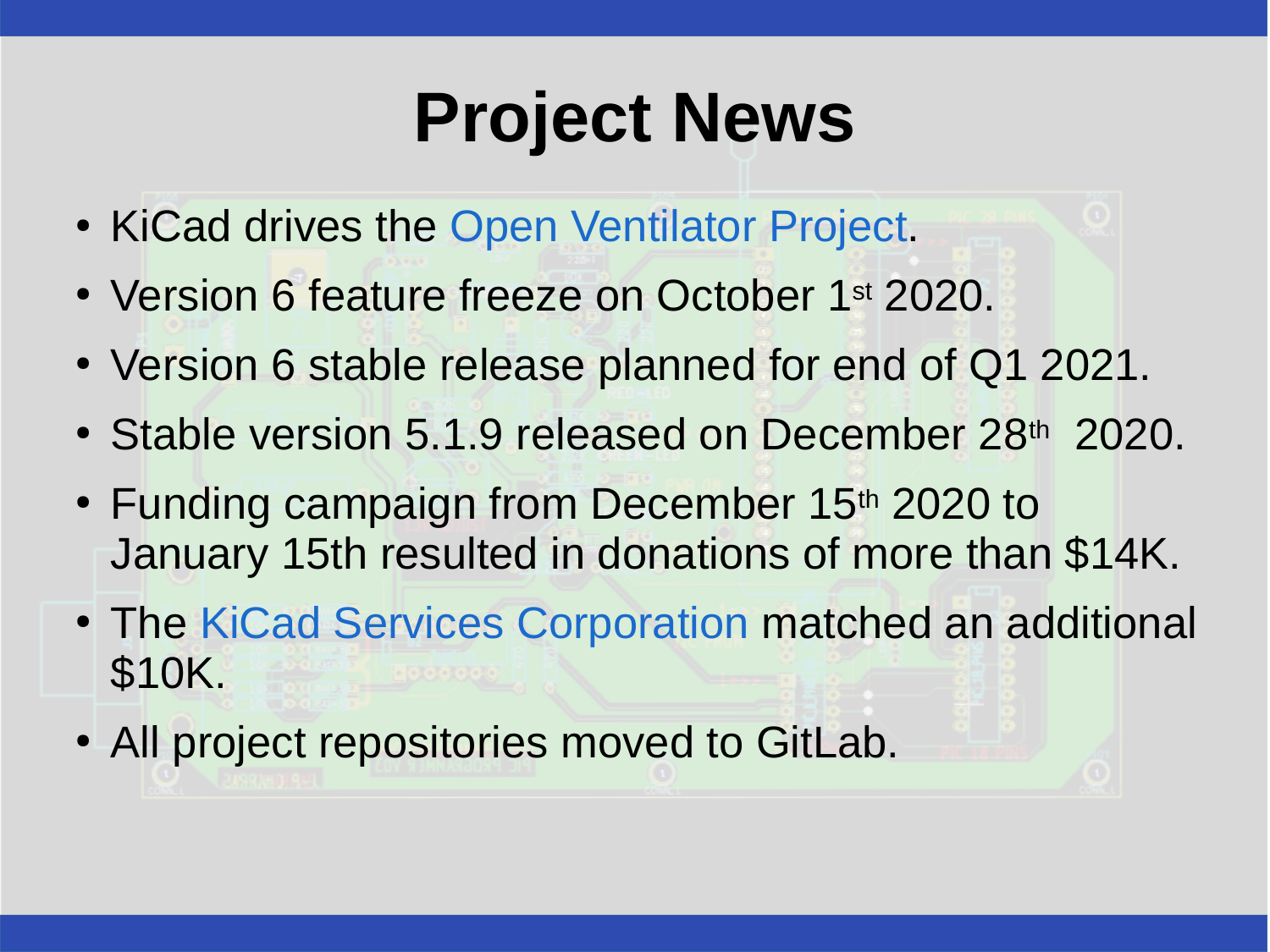## **Project News, Continued**

- Two new developers promoted to the lead development team.
- Another significant uptick in new developer contributions.
- Moved to [Weblate](https://weblate.org/en/) for translations.
- Hired professional graphics designer to create new bitmap theme.
- New bitmap policy to ensure all future images are consistent with the new theme.
- KiCon 2021 planned for September at CERN.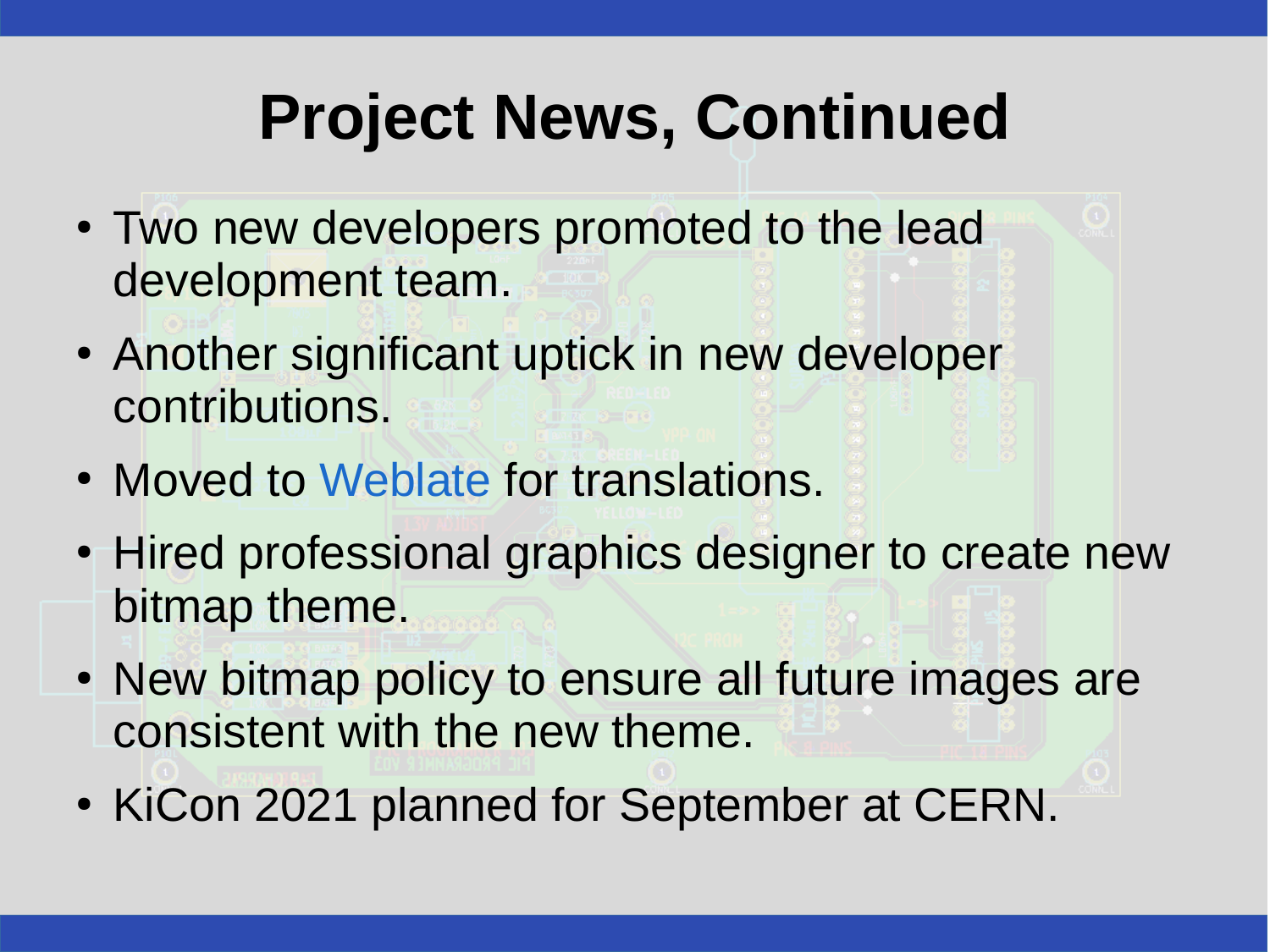#### **Version 6.0, Core**

- New image theme and improved UI coherence.
- Configuration file format changed to JSON.
- Support for multiple version configurations with migration tool.
- Removed legacy canvas support.
- Custom color themes in separate configuration file.
- Use infobar to reduce modal information dialogs.
- Variable expansion in most text objects.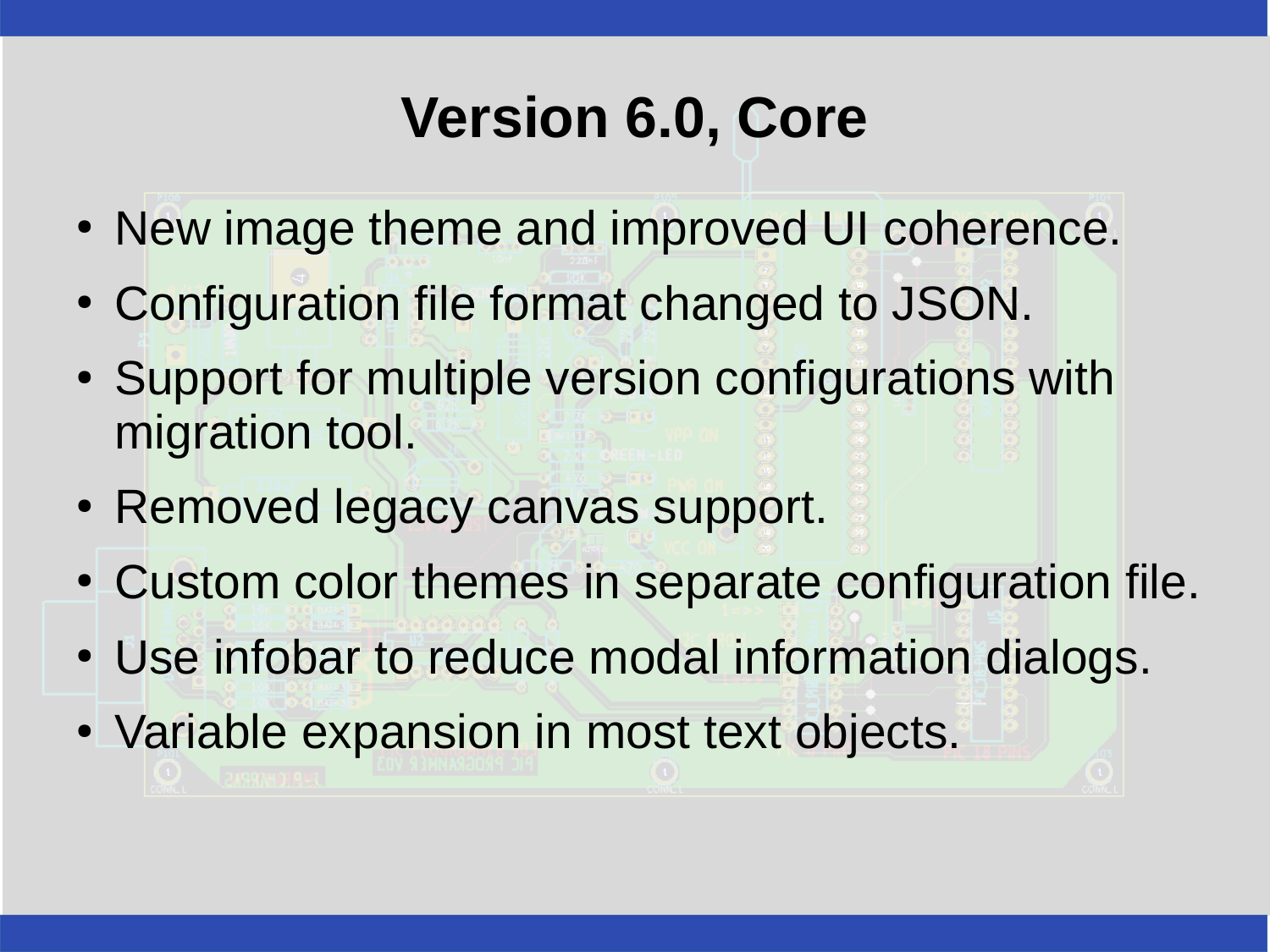#### **Version 6.0, Project Manager**

- Project archive utility.
- CADSTAR project import.
- Project file format changed to JSON.
- Symbol and footprint library editors usable with no project loaded.
- Project tree view files moved to trash.
- Save as support for entire project.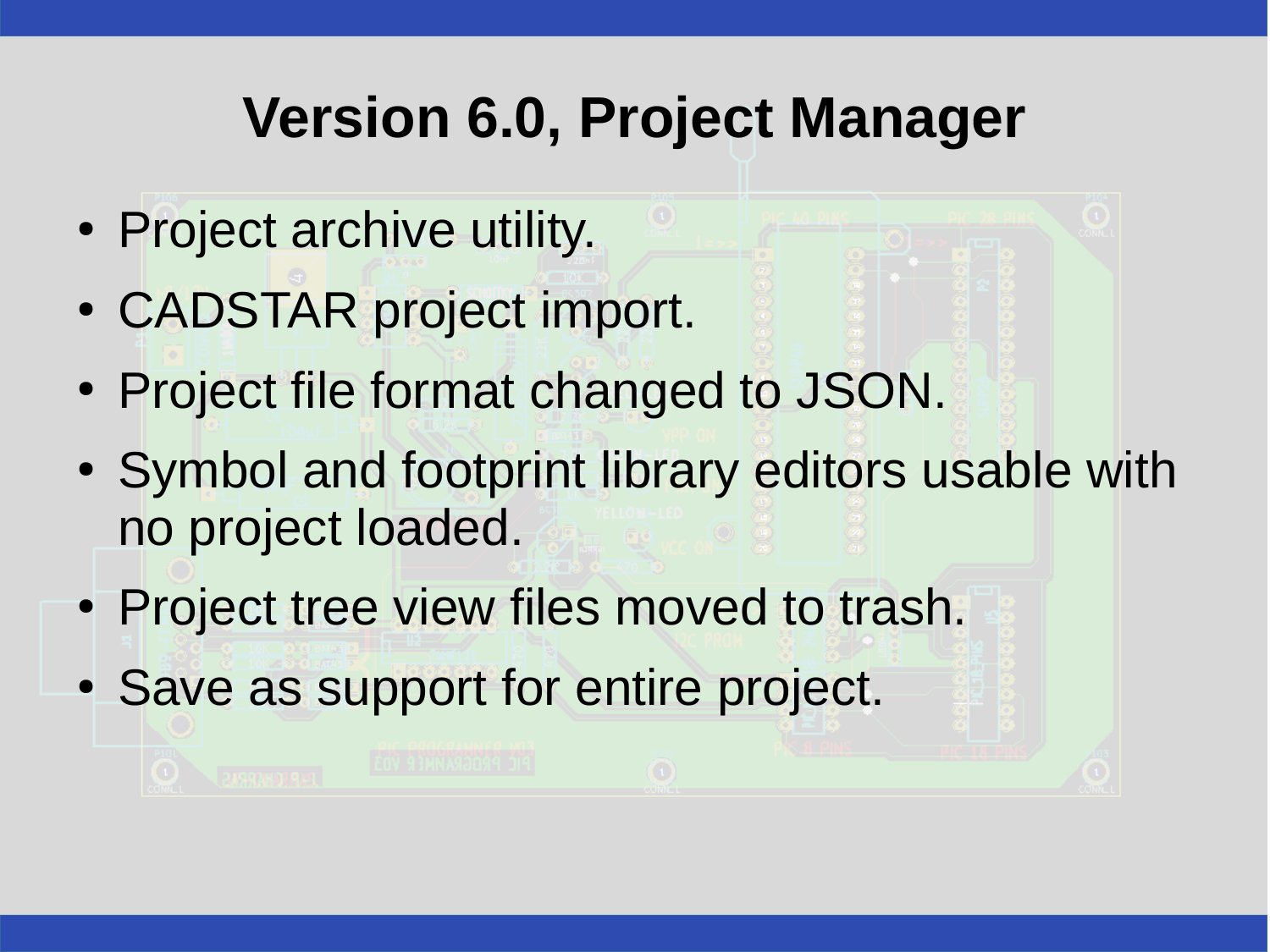#### **Version 6.0, Schematic Editor**

- New file format, library symbols now embedded in schematic.
- Full copy and paste support.
- Custom line, wire, and bus color, width, and style.
- Custom junction color and diameters.
- User defined page numbering.
- Back annotation from board changes.
- Wire drawing improvements.
- Custom color themes.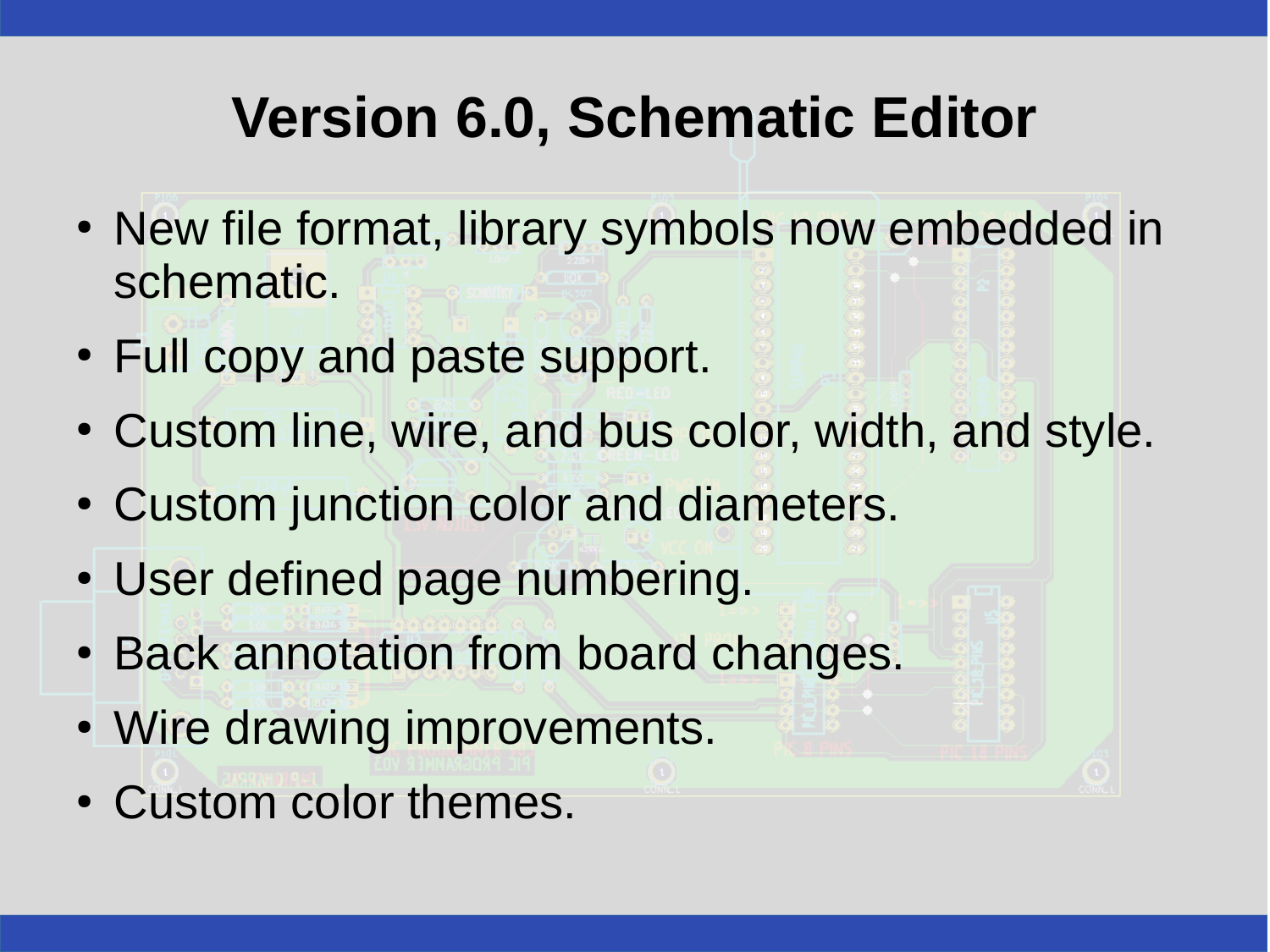#### **Version 6.0, Schematic Editor Continued...**

- Bus definition improvements.
- Bus unfolding tool.
- Improved bus connectivity.
- ERC improvements.
- Object property editing tool.
- Allow hierarchy navigation tool to remain open.
- Inter sheet references.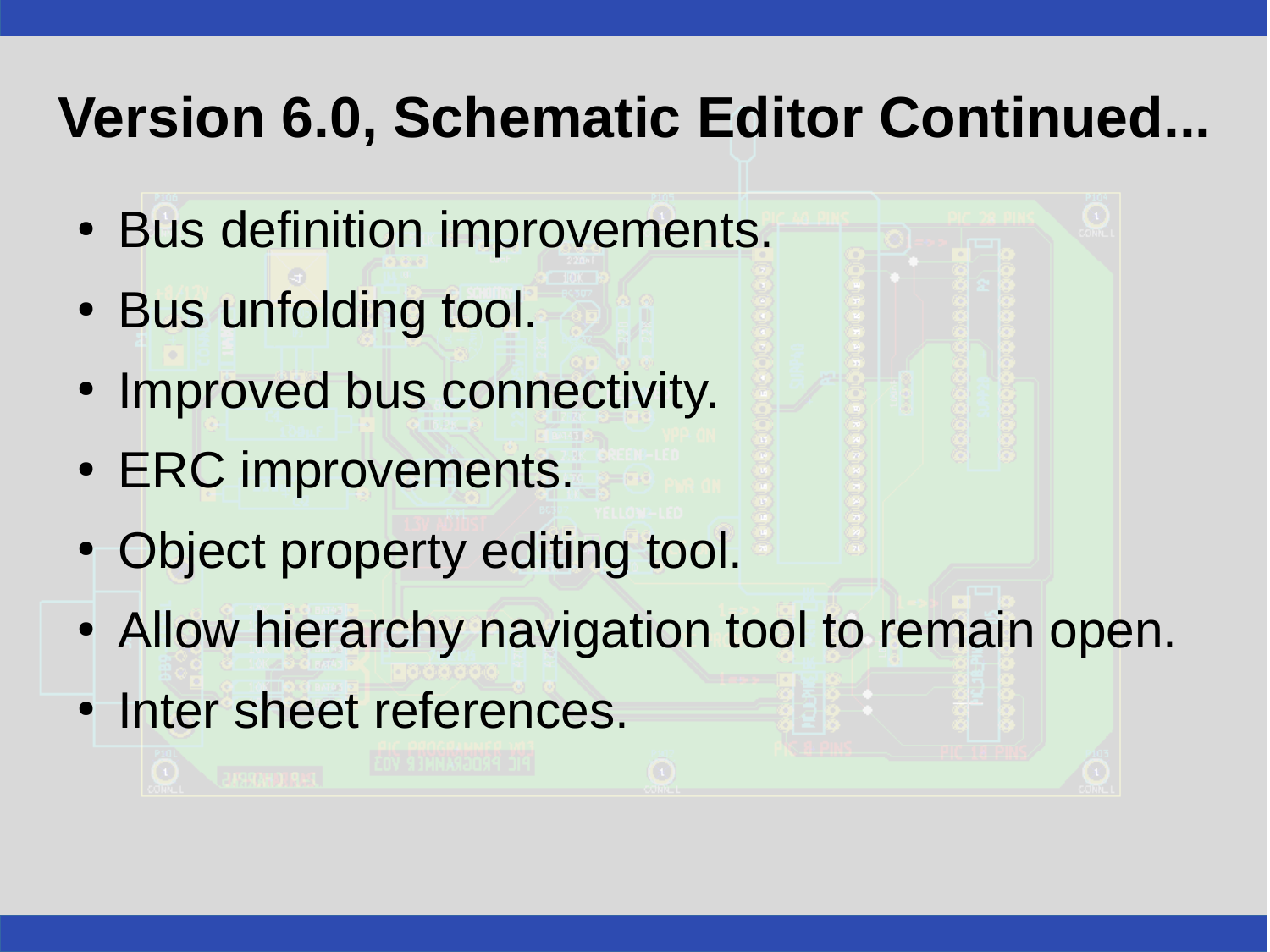#### **Version 6.0, Symbol Library Editor**

- New symbol library file format.
- Improved inheritance model.
- Alternate pin definitions.
- Legacy library conversion tool.
- Legacy libraries are read only.
- Cut, copy, and paste symbols between libraries.
- Cut, copy, and paste graphical items.
- Support for BOM and board only symbols.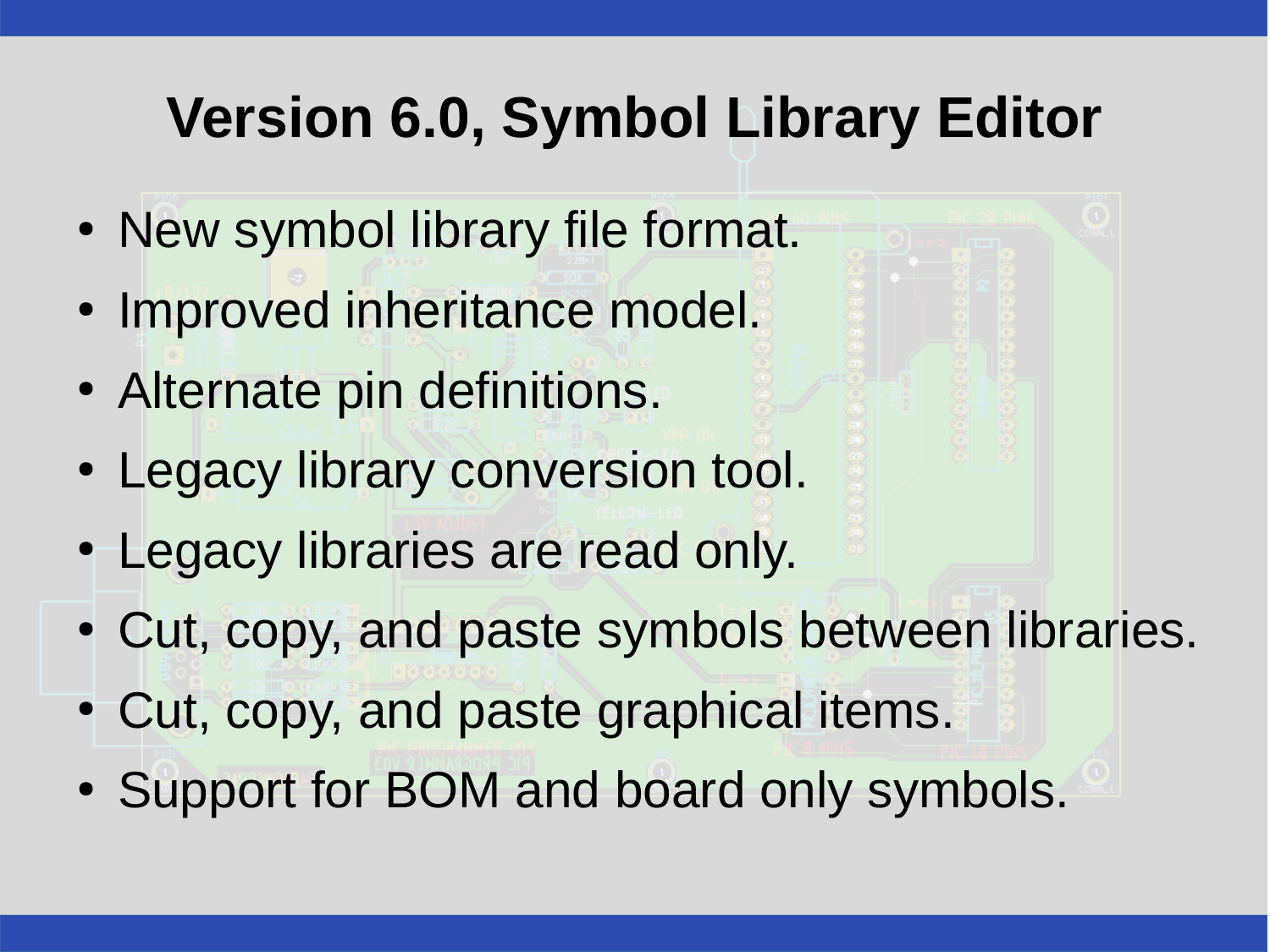#### **Version 6.0, Board Editor**

- New appearance panel.
- Selection filtering.
- Custom view visibility presets.
- Selection grouping.
- Custom design constraints and rule editor.
- Separate design rules file.
- DRC improvements.
- DXF import and export improvements.
- Improved dimensioning tools.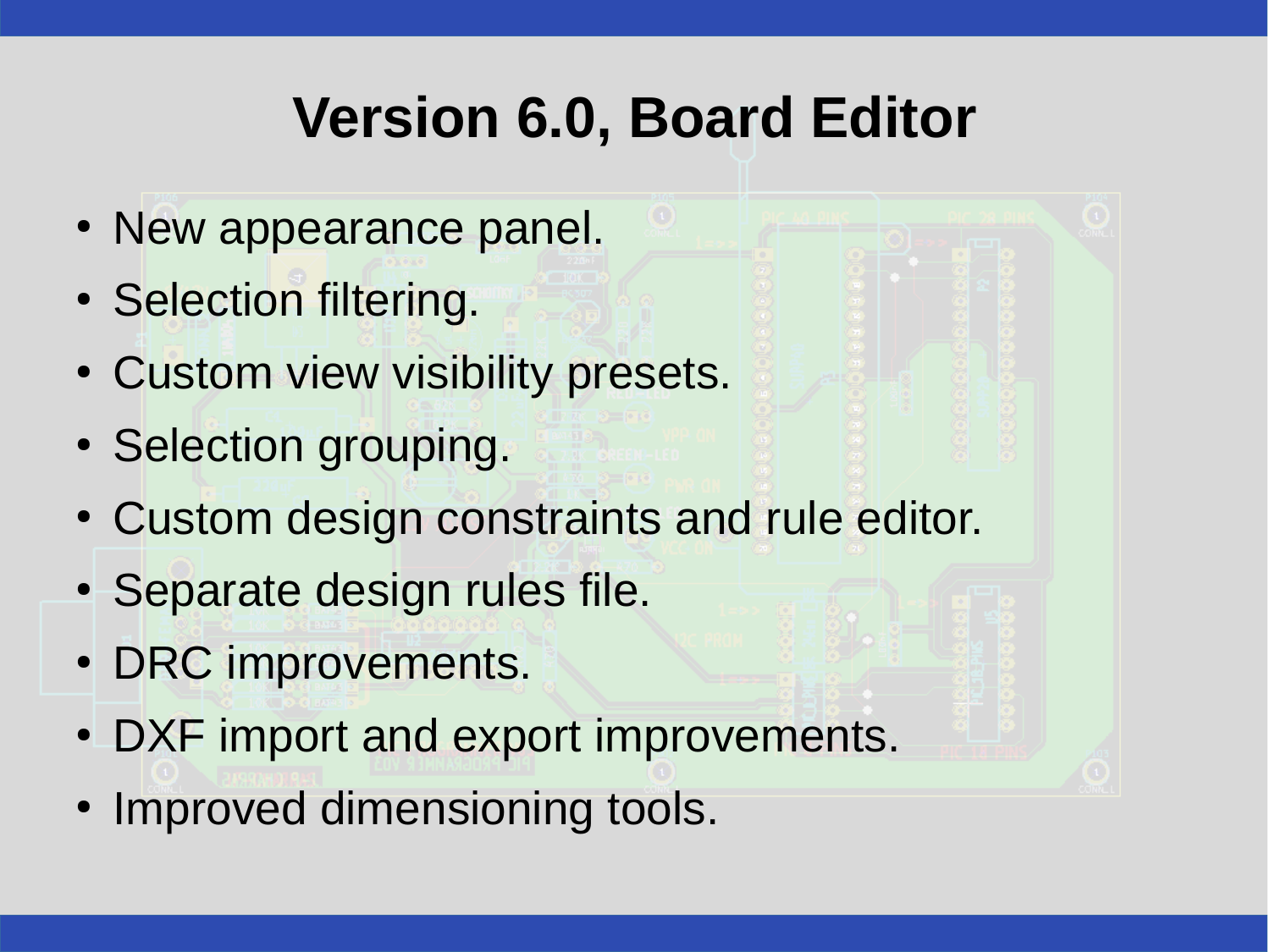#### **Version 6.0, Board Editor Continued…**

- Board layer stack manager.
- Support for user defined layers.
- All layers can now be renamed.
- Support for curved tracks.
- Push and shove router improvements.
- Curved rats option and custom net coloring for ratsnest.
- Support for importing SVG files.
- Thermal relief for custom pads.
- Allow arcs in polygons on non-copper layers.

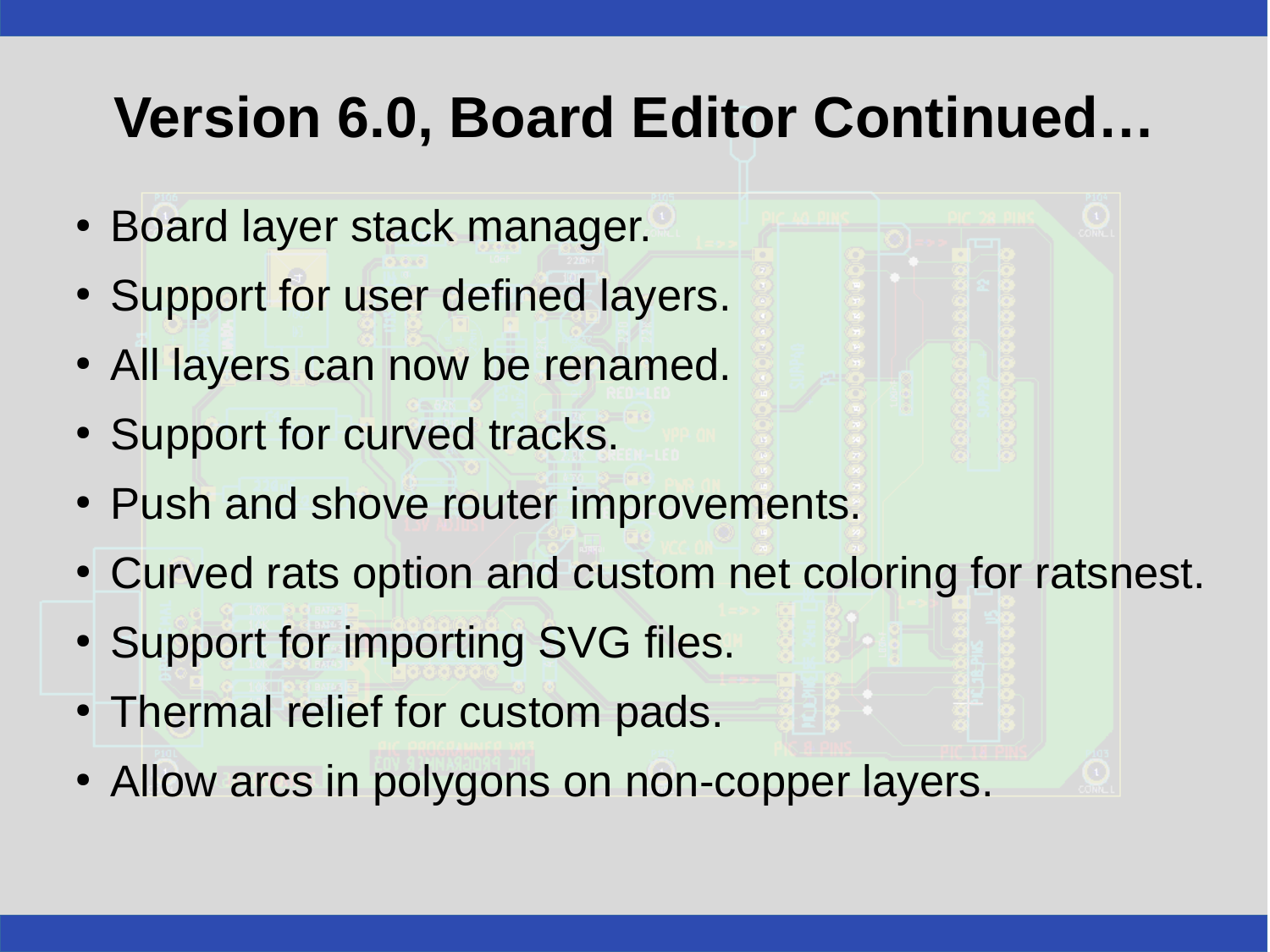#### **Version 6.0, Board Editor Continued…**

- Support for hatched zones and multi layer zones.
- Support for castellated edge connections.
- Drag footprint with traces connected.
- Add opacity to 3D models.
- Improved default color scheme.
- Back annotation to schematic.
- Geographical annotation.
- Altium and Fabmaster (OrCAD ASCII) board import.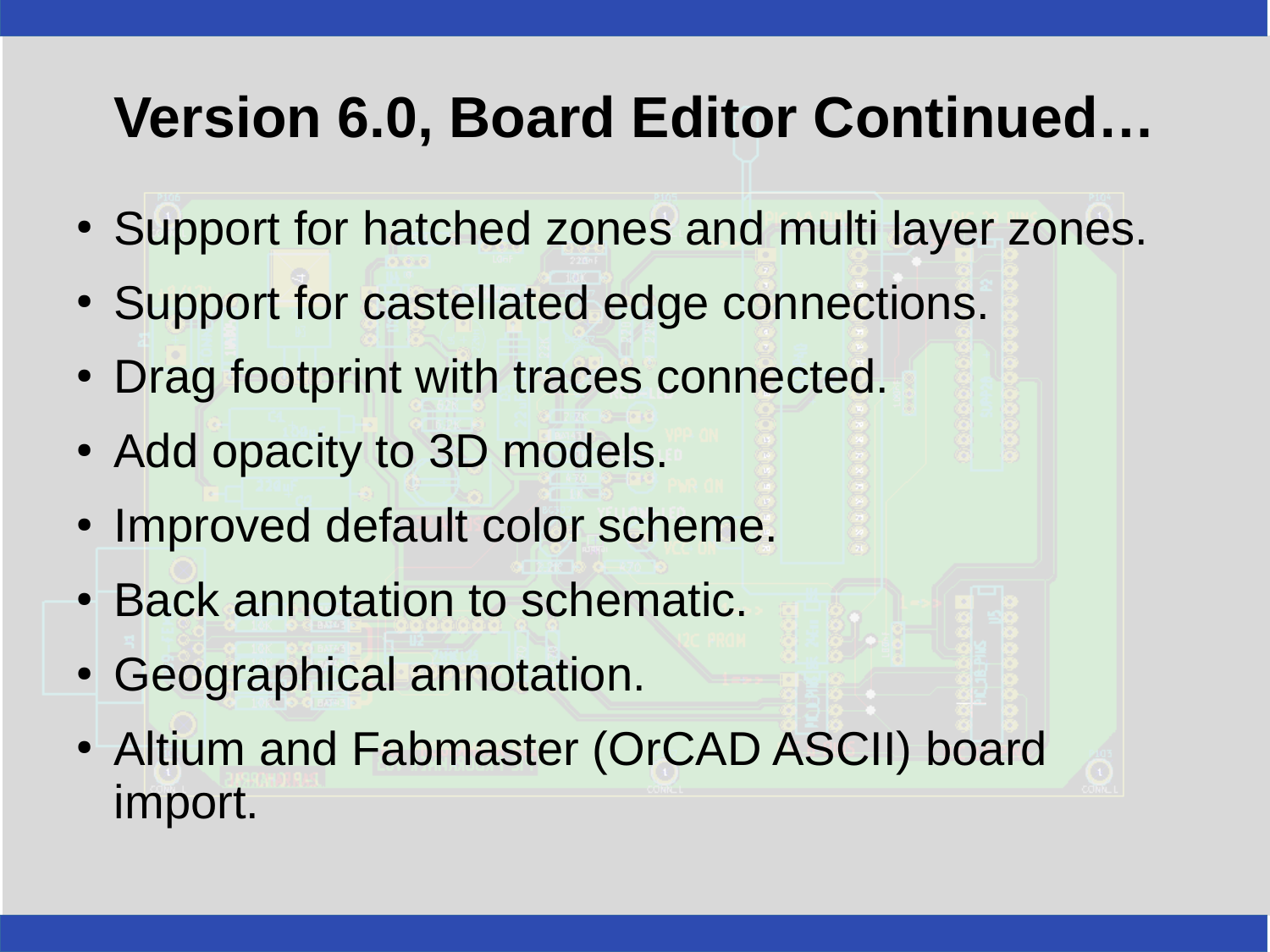#### **Version 6.0, Footprint Editor**

- New appearance manager.
- Object selection filtering.
- Custom layer visibility presets.
- Improved object snapping.
- Allow keep out areas in footprints.
- Allow board edge cuts in footprints.
- Chamfered rectangular pads.
- Custom chamfered/rounded rectangular pads.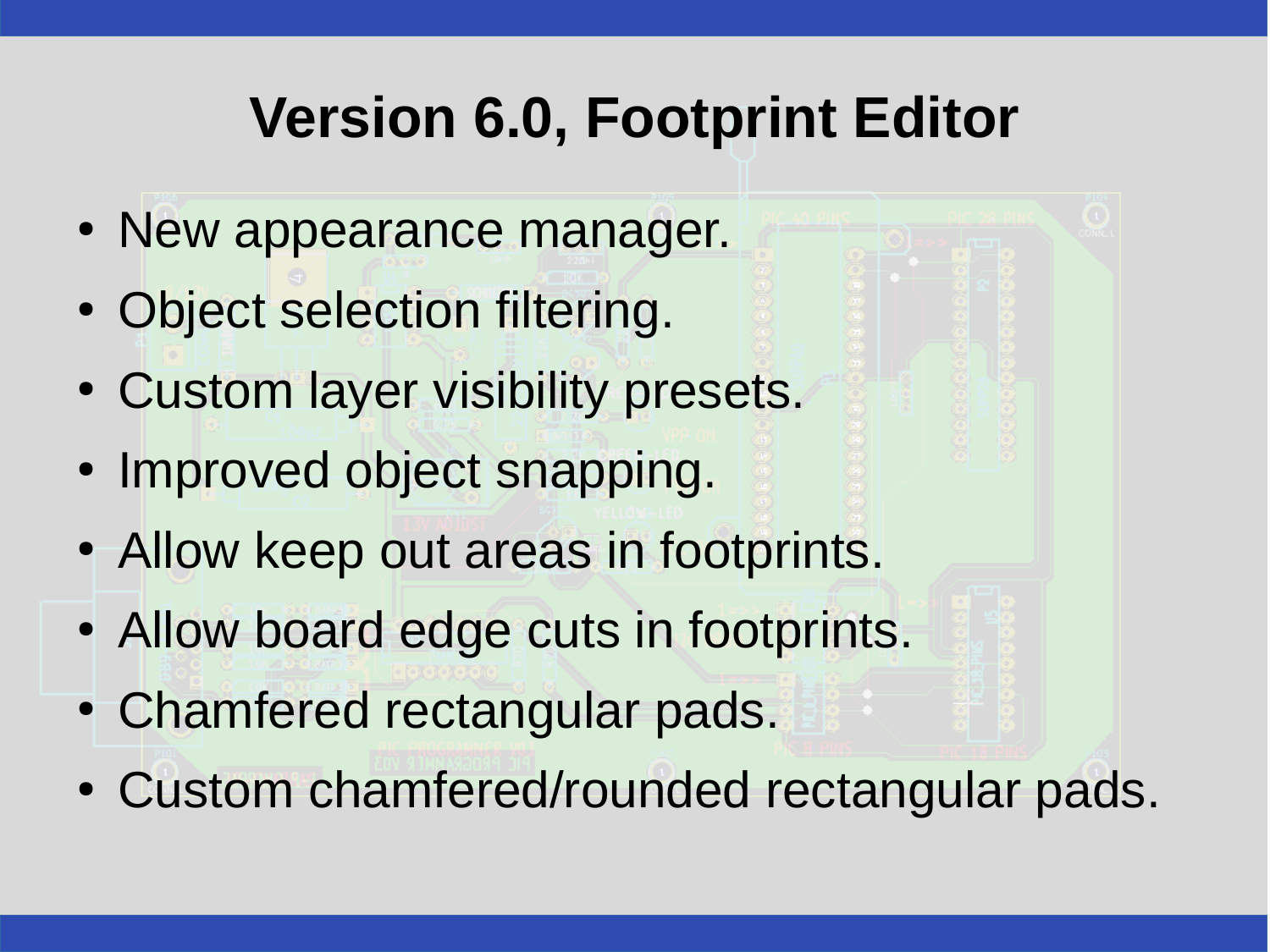### **Version 7, Core**

- Altium library support.
- Database driven atomic libraries.
- Background library loading.
- PNG export for third party tool chains.
- Output automation tool.
- Consolidate overlay widgets into a single system (possibly using ImGUI).
- Keyboard access to all tool actions via an overlay UI widget.
- Implement [BGFX](https://github.com/bkaradzic/bgfx) graphics abstraction layer.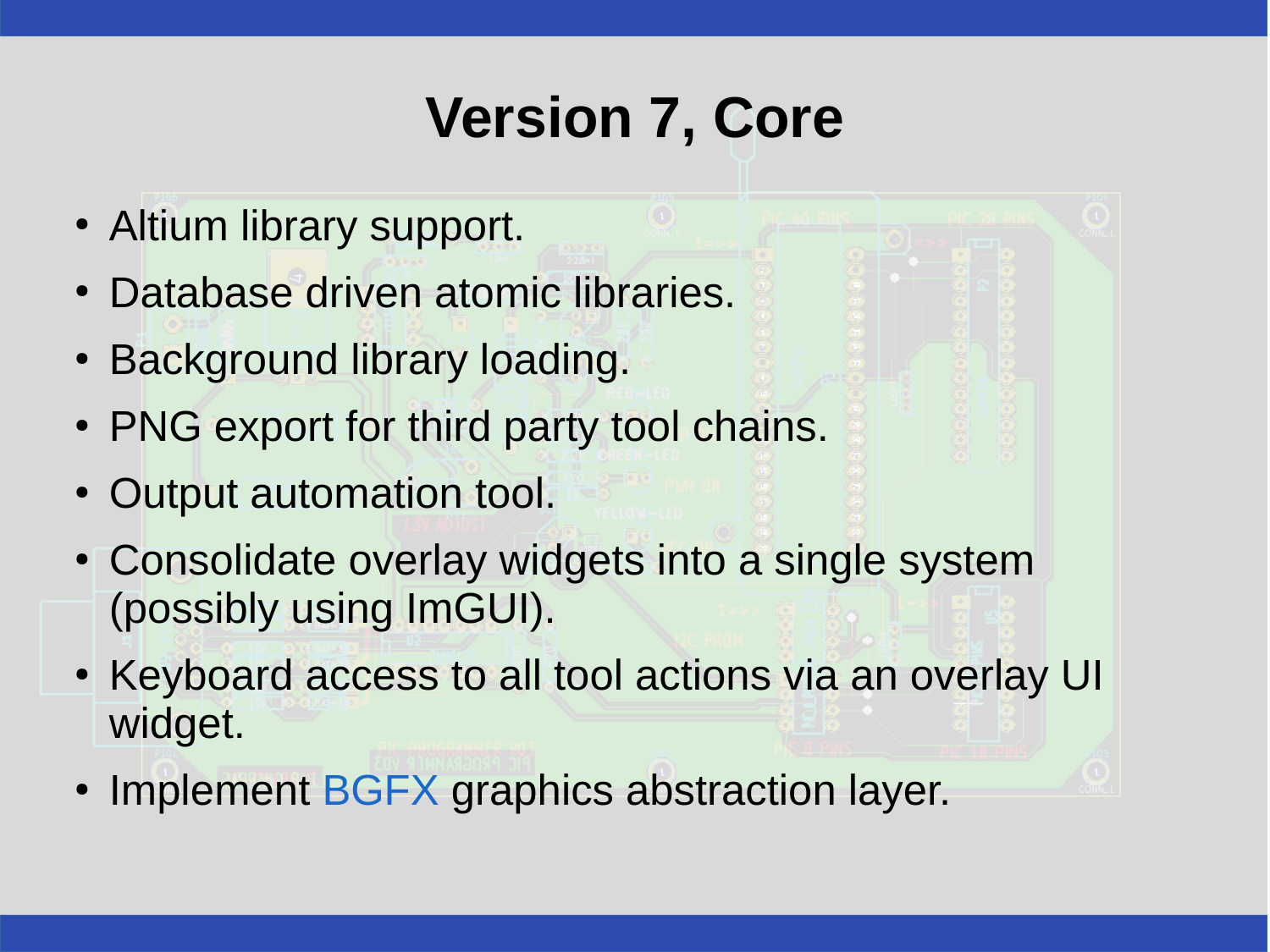#### **Version 7, Core Continued...**

- Custom tool tip widget to allow rich contextual help.
- Embed worksheet in schematic and board files.
- Improve grouping support.
- Allow multiple boards per schematic.
- Multiple document interface.
- Single binary and emulated stand alone mode.
- True net tie implementation.
- Object common properties editor.
- Pin and gate swapping.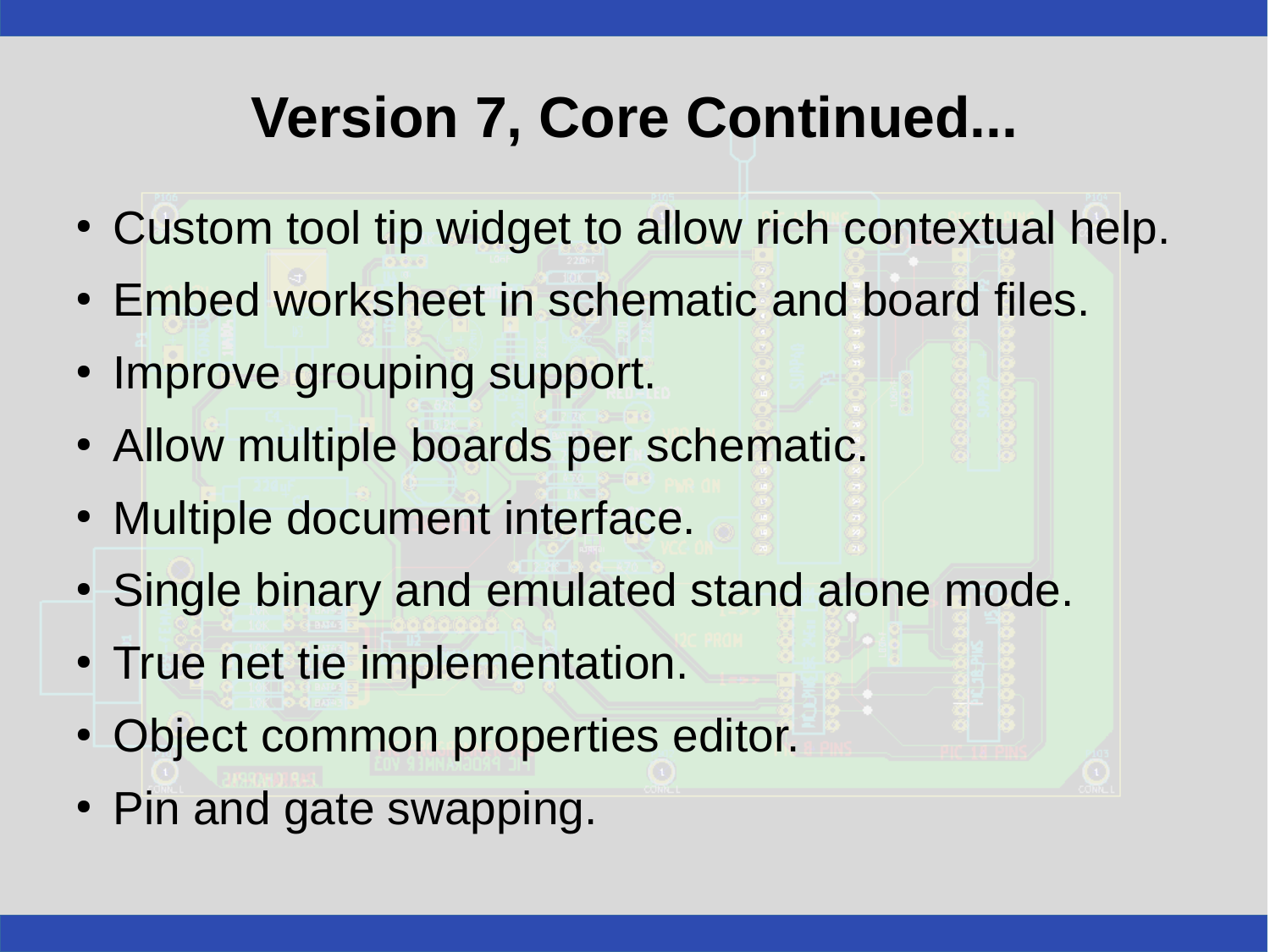#### **Version 7, Eeschema**

- Unify symbol browser, symbol viewer, and footprint assignment tool (CvPcb).
- Edit multiple object common properties.
- Edit power symbols in schematic.
- Visual enhancements for graphical and text objects.
- Support non-hierarchical multiple sheet schematics.
- Spice simulator improvements.
- Support hierarchical sheets in Eagle schematic importer.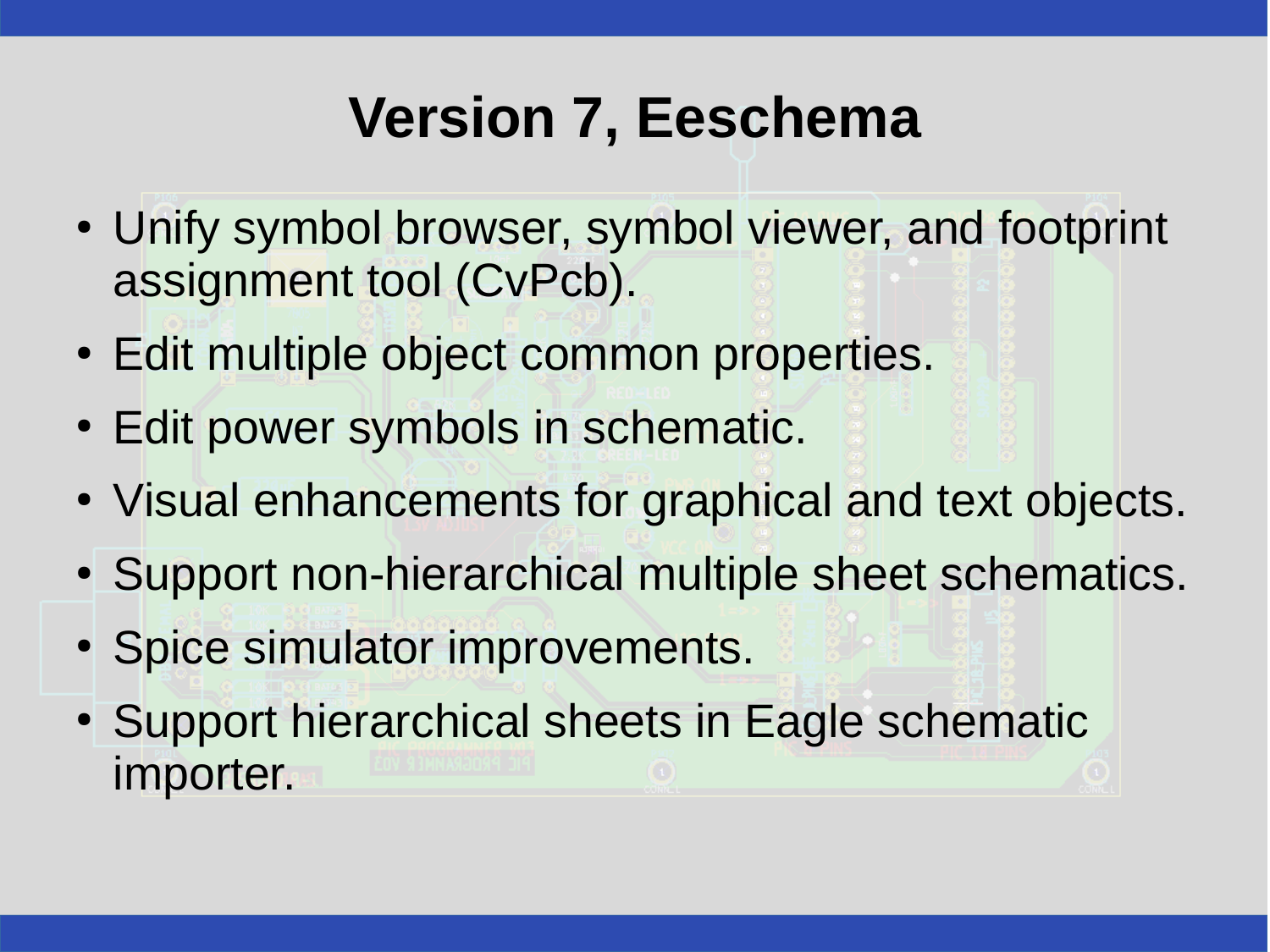### **Version 7, Symbol Editor**

- Complete inheritance model.
- Add stacked symbol pins.
- Add symbol alternate pin definition.

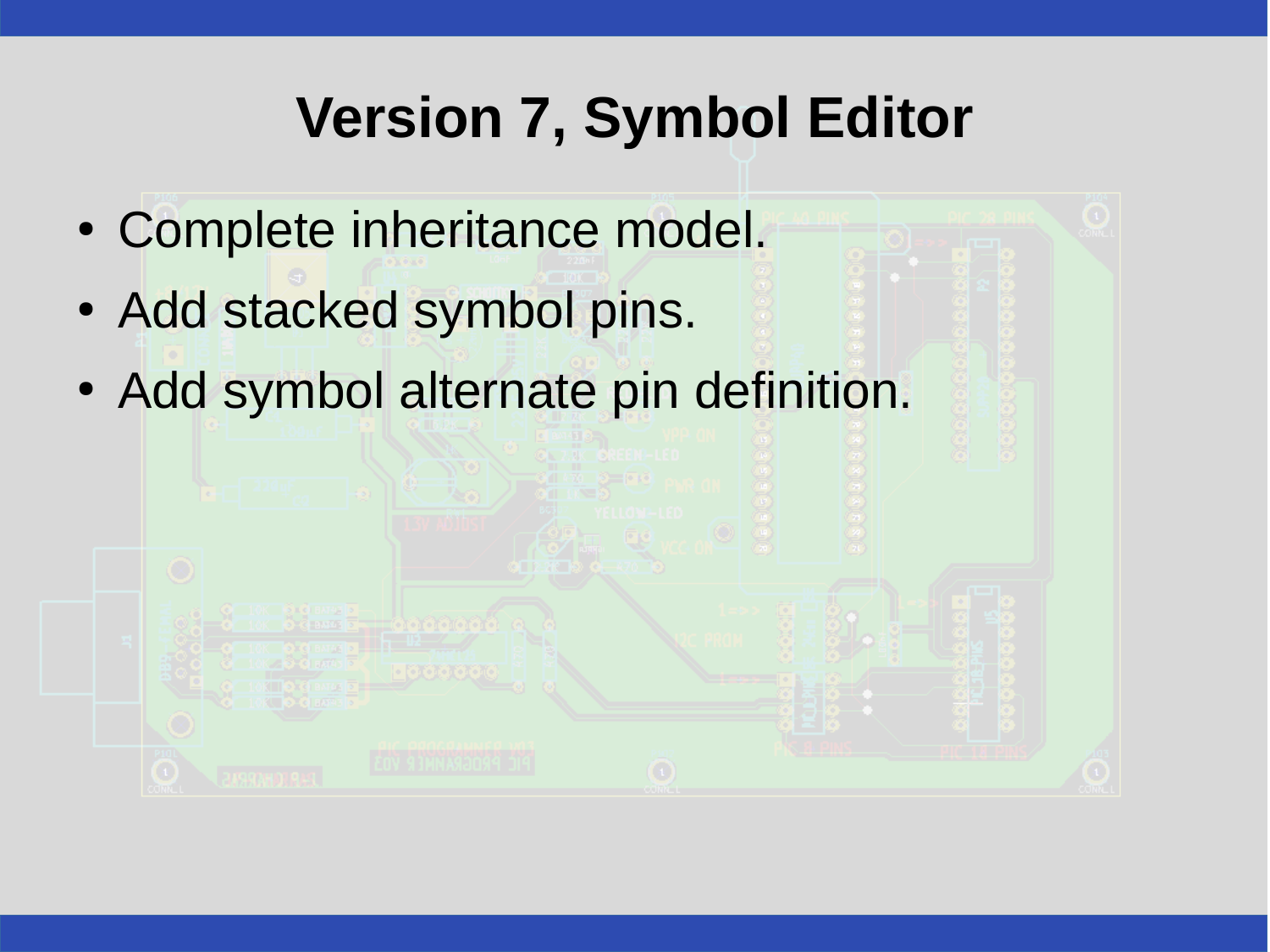#### **Version 7, Pcbnew**

- Search using new custom design rule engine.
- Push and shove for footprint placement.
- Support for multiple local and prioritized Cartesian and polar grids.
- Pad and via stacks.
- Zone manager.
- Automatic neck down feature for push and shove router.
- Single file footprint libraries with compression.
- Board outline and stack up improvements.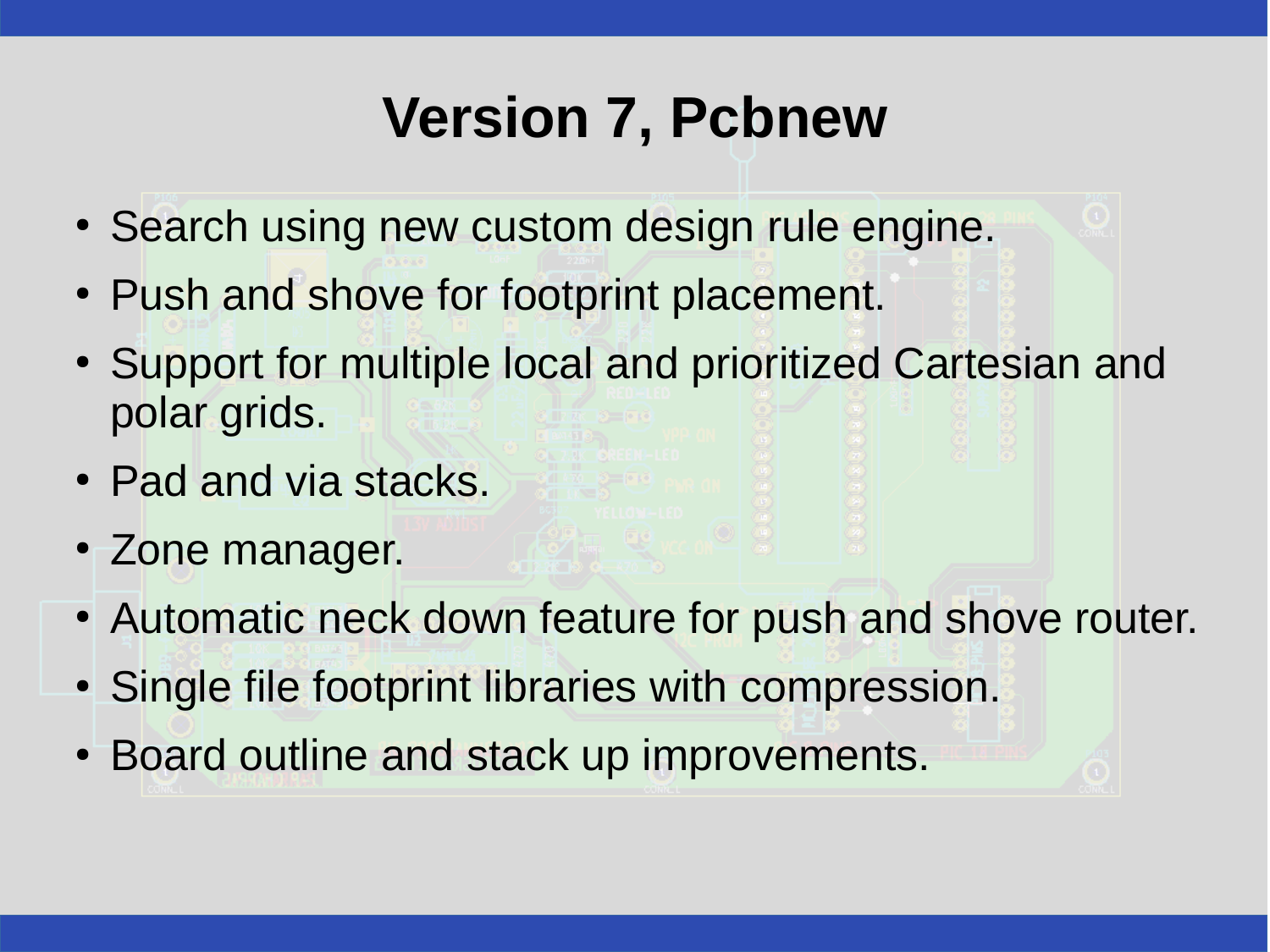#### **Version 7, Pcbnew Continued...**

- Bidirectional 3D viewer cross probing.
- Implement guard rings, zones, and tracks.
- Granular locking feature.
- Multiple net (bus) routing with via placement modes.
- Overhaul 3D model library look up.
- BGA fan out tool.
- IPC 2581 support.